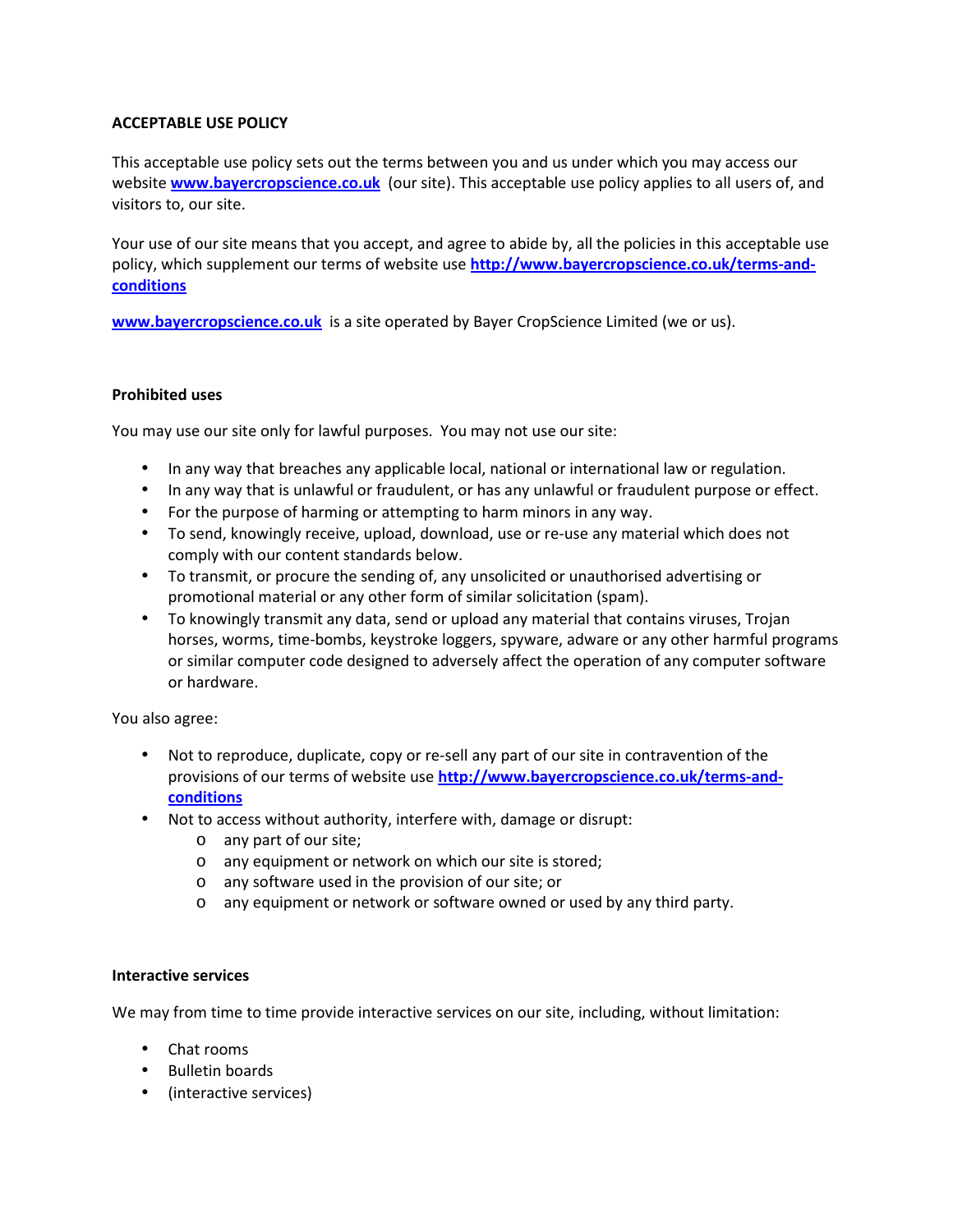Where we do provide any interactive service, we will provide clear information to you about the kind of service offered, if it is moderated and what form of moderation is used (including whether it is human or technical).

We will do our best to assess any possible risks for users (and in particular, for children) from third parties when they use any interactive service provided on our site, and we will decide in each case whether it is appropriate to use moderation of the relevant service (including what kind of moderation to use) in the light of those risks. However, we are under no obligation to oversee, monitor or moderate any interactive service we provide on our site, and we expressly exclude our liability for any loss or damage arising from the use of any interactive service by a user in contravention of our content standards, whether the service is moderated or not.

The use of any of our interactive services by a minor is subject to the consent of their parent or guardian. We advise parents who permit their children to use an interactive service that it is important that they communicate with their children about their safety online, as moderation is not foolproof. Minors who are using any interactive service should be made aware of the potential risks to them.

Where we do moderate an interactive service, we will normally provide you with a means of contacting the moderator, should a concern or difficulty arise.

## **Content standards**

These content standards apply to any and all material which you contribute to our site (contributions), and to any interactive services associated with it. You must comply with the spirit of the following standards as well as the letter. The standards apply to each part of any contribution as well as to its whole.

Contributions must:

- Be accurate (where they state facts).
- Be genuinely held (where they state opinions).
- Comply with applicable law in the UK and in any country from which they are posted.

Contributions must not:

- Contain any material which is defamatory of any person.
- Contain any material which is obscene, offensive, hateful or inflammatory.
- Promote sexually explicit material.
- Promote violence.
- Promote discrimination based on race, sex, religion, nationality, disability, sexual orientation or age.
- Infringe any copyright, database right or trade mark of any other person.
- Be likely to deceive any person.
- Be made in breach of any legal duty owed to a third party, such as a contractual duty or a duty of confidence.
- Promote any illegal activity.
- Be threatening, abuse or invade another's privacy, or cause annoyance, inconvenience or needless anxiety.